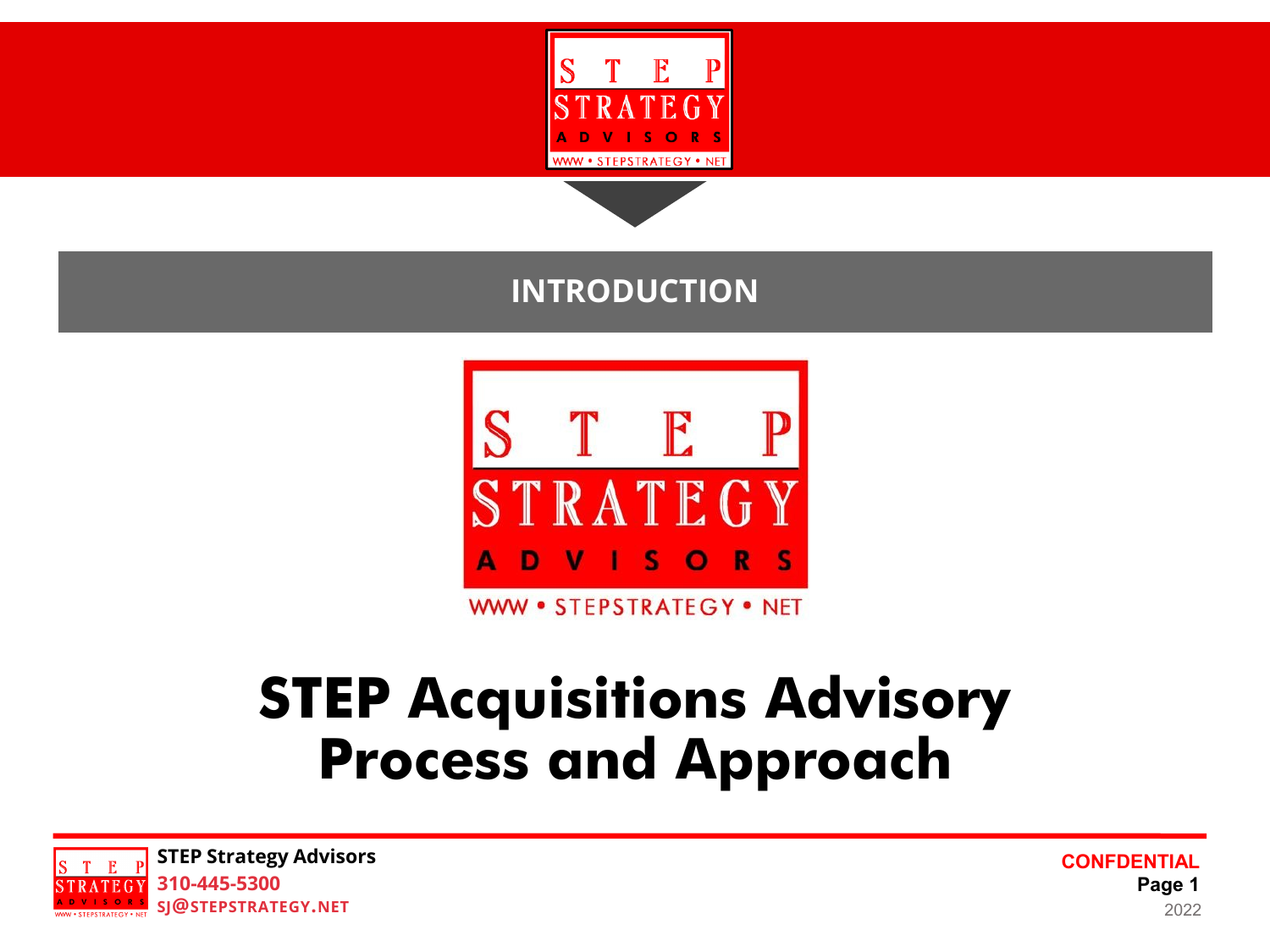

**STEP Strategy Advisors**

**A DEAL DRIVEN ACQUISITIONS ADVISORY INVESTMENT BANKING TEAM**



STEP leads and delivers successful **business growth and acquisition deals**, focused on **consumer products** and **technology**.

We combine our deep knowledge of brands, products, finance, technology, and operational management with our strength in providing companies with solutions to get deals done.

Our powerful network has key players which enables us to pinpoint and attract the optimal partners.

**Every relationship is forged from trust and long-term bonds that are the basis for real success.**

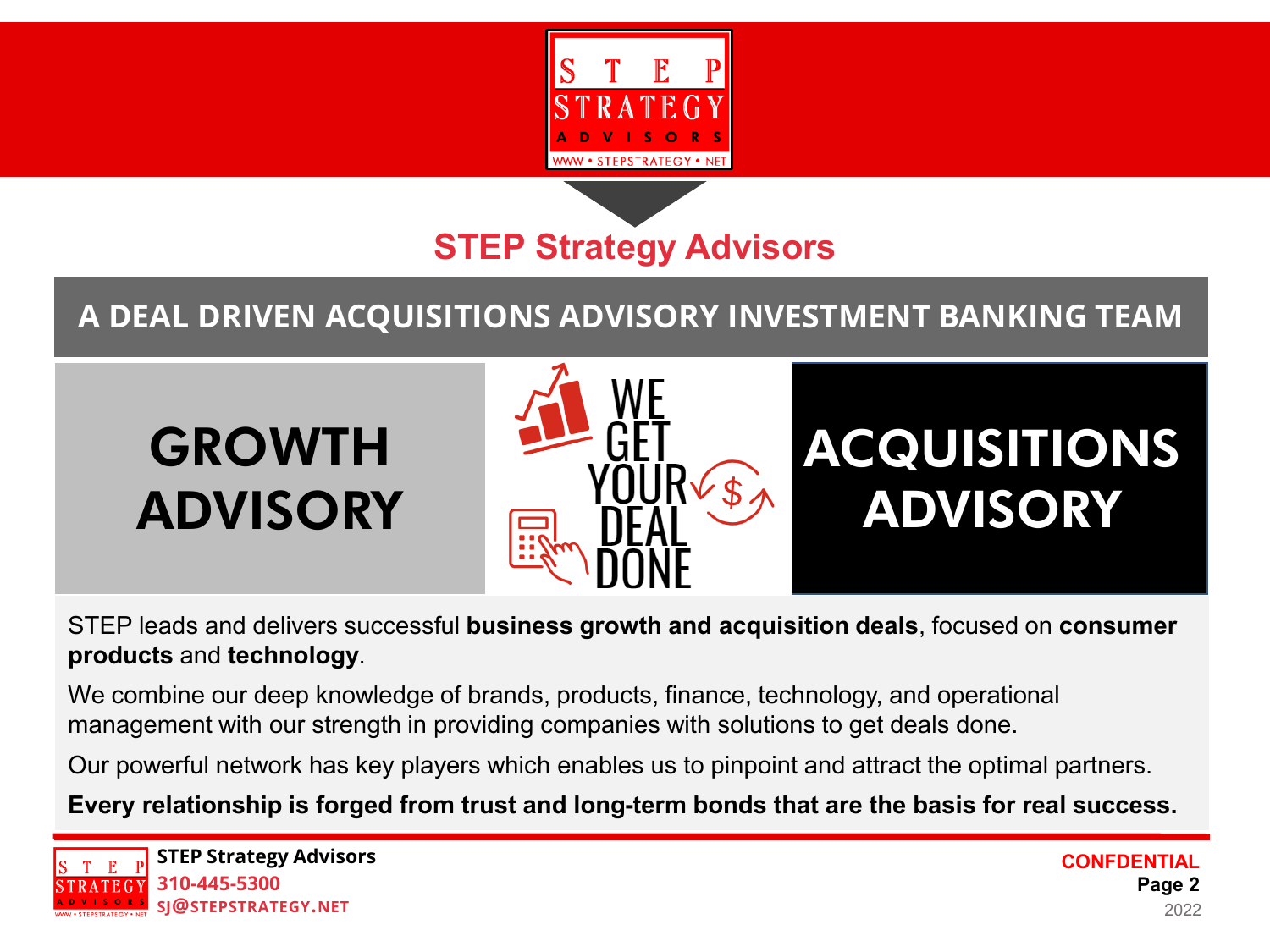

### **KEY STEP TEAM LEADERSHIP**

- **Sharona Justman**
- **Managing Director**





• **Senior Director**



## **Expertise in**

- **M&A**
- **Strategic Alliances**
- **Consumer Products**
- **Information Systems**
- **Finance**
	- **Negotiations**



Investment Banking Services are offered through BA Securities, LLC. Member FINRA, SIPC. STEP Strategy Advisors and BA Securities, LLC are separate, unaffiliated entities. The Principals of STEP Strategy Advisors are registered representatives of BA Securities, LLC.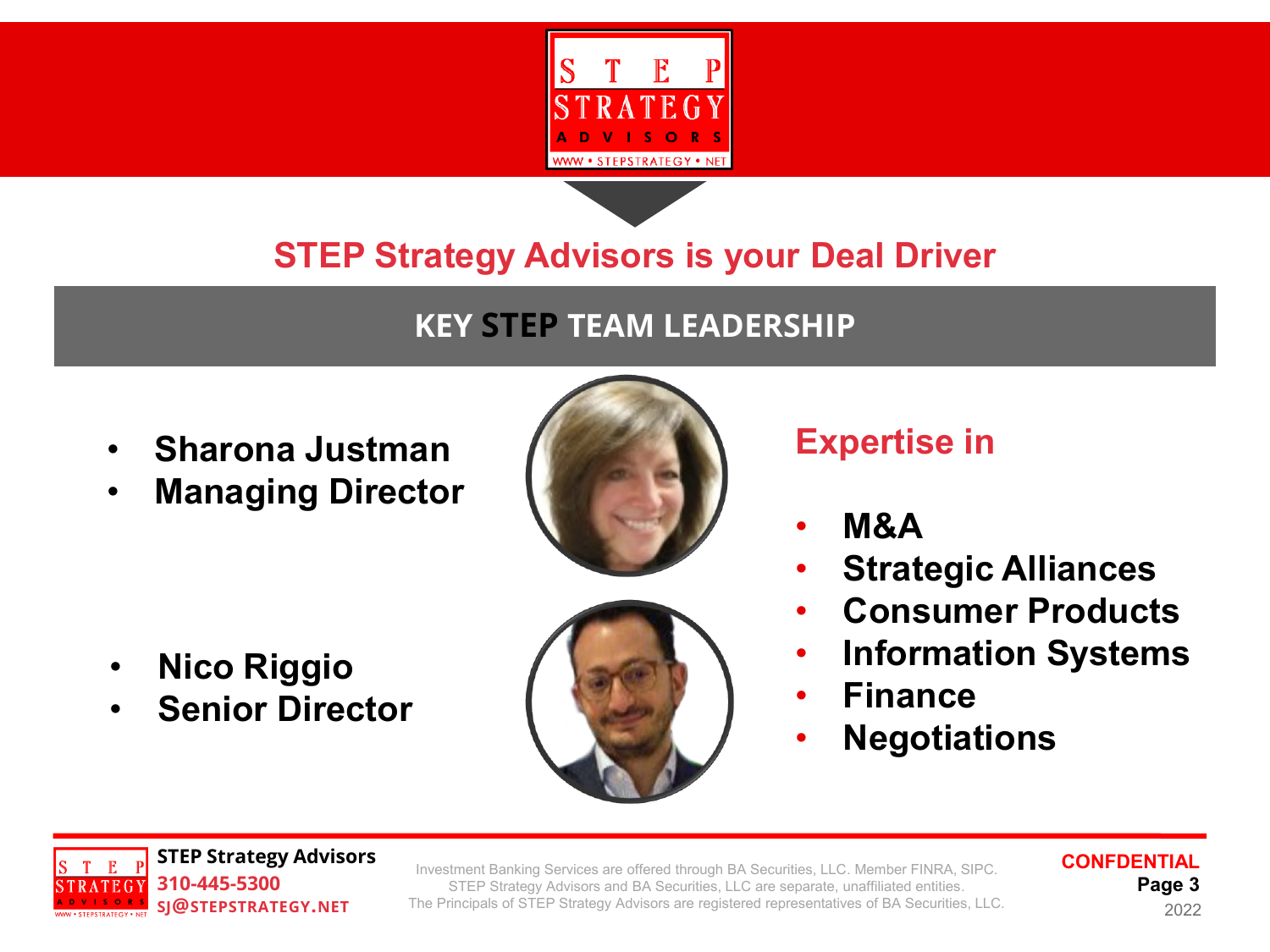

### **STEP TEAM**

### • **Sharona Justman, Managing Director**

Sharona is the Managing Director of STEP, deeply involved in the facilitation of successful acquisitions for clients in consumer products and in technology with particular emphasis on cosmetics, food, pet, e-Commerce, industrial products, and services. Sharona is a founding partner in an ERP technology consulting firm and was previously with PricewaterhouseCoopers.

### • **Nico Riggio, Senior Director**

Nico is a Senior Director of STEP, actively involved in the consumer products market with experience in developing brands and managing production and distribution, bringing valuable insights into every deal. Nico has served as CEO of food and beverage companies in Brazil and was the VP and GM of Philips Consumer Lifestyle division in the US and Mexico. Nico was previously with PricewaterhouseCoopers and is fluent in four languages including Portuguese, Spanish, English, and Italian.

### • **Analysts**

Deals require considerable knowledge about the industry, data management, financial presentation, and company presentation. STEP employs analysts who are dedicated to the deal.

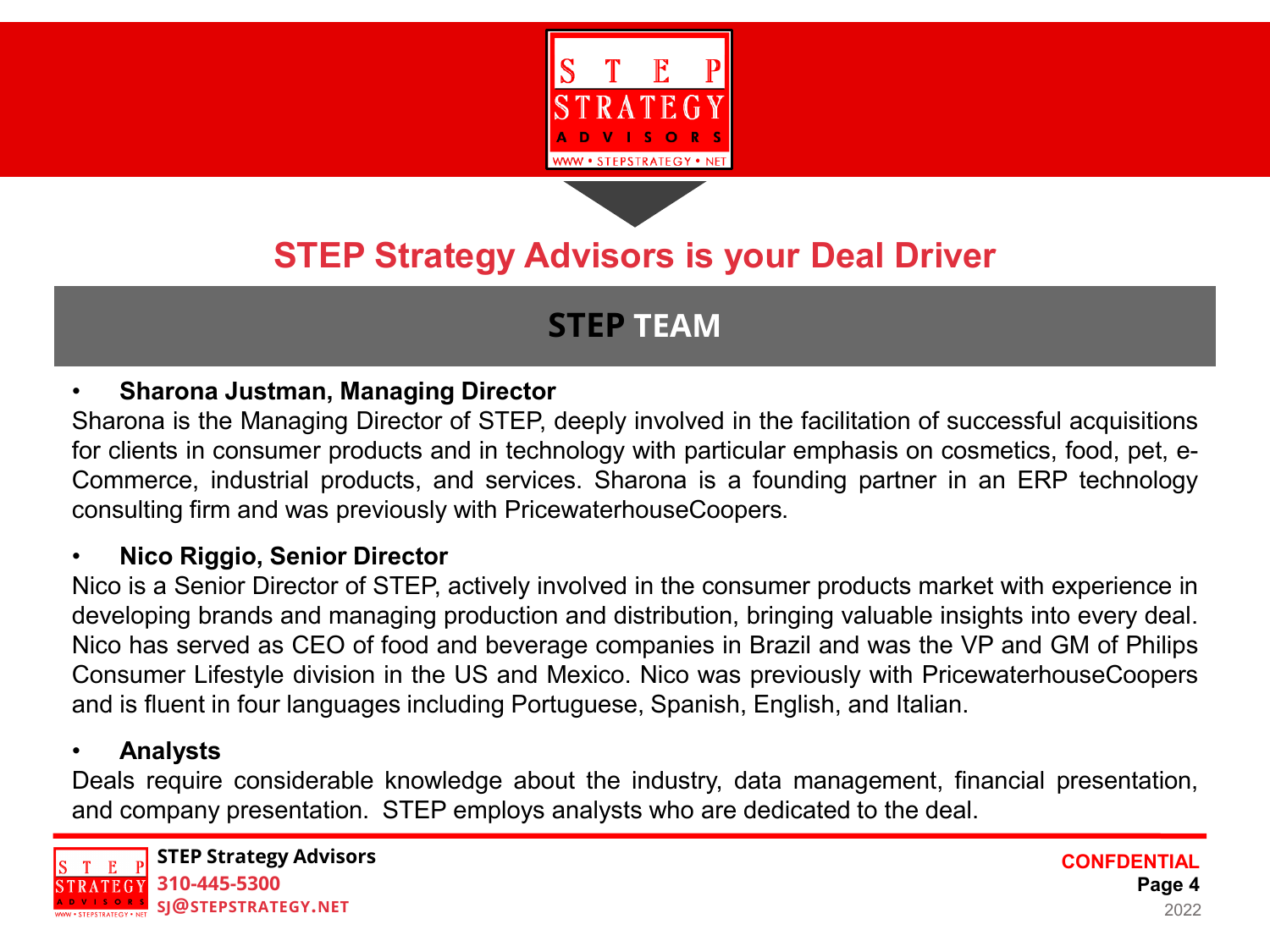

### **ACQUISITION ADVISORY APPROACH**

- **We accomplish a transaction that is favorable and desirable for the Company and for the shareholders.** 
	- **An extension of your management team to evaluate, negotiate, and transact.**
	- **Assess the acquisition opportunity to ensure that the deal is aligned with the goals and objectives.**
	- **Present deal scenarios in order to think through alternatives well in advance.**



### **ACHIEVING GREAT RESULTS**

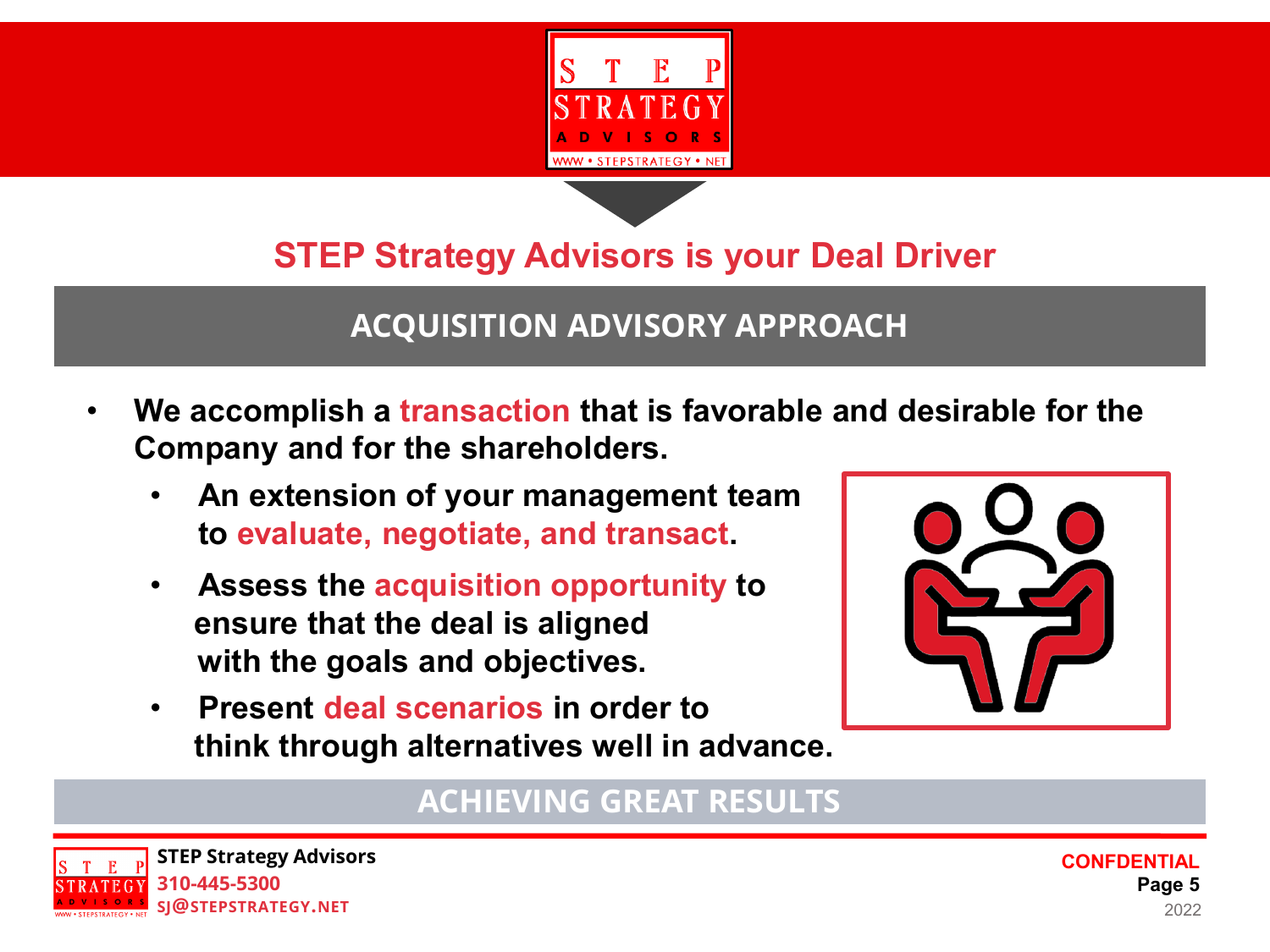



### **ACQUISITION ADVISORY APPROACH**

• **We advise on the deal team members and their services needed in order to support the aspects of the transaction.** 



**This includes the M&A deal legal team, the advance planning around potential tax exposure, and the external deal accountants, each of which have experience in acquisitions.**

• **We coordinate activities with the deal team along the deal timeline so that business disruption is minimized and so that the full value of the transaction can be achieved.**

**LEADERSHIP FOR THE DEAL TEAM**

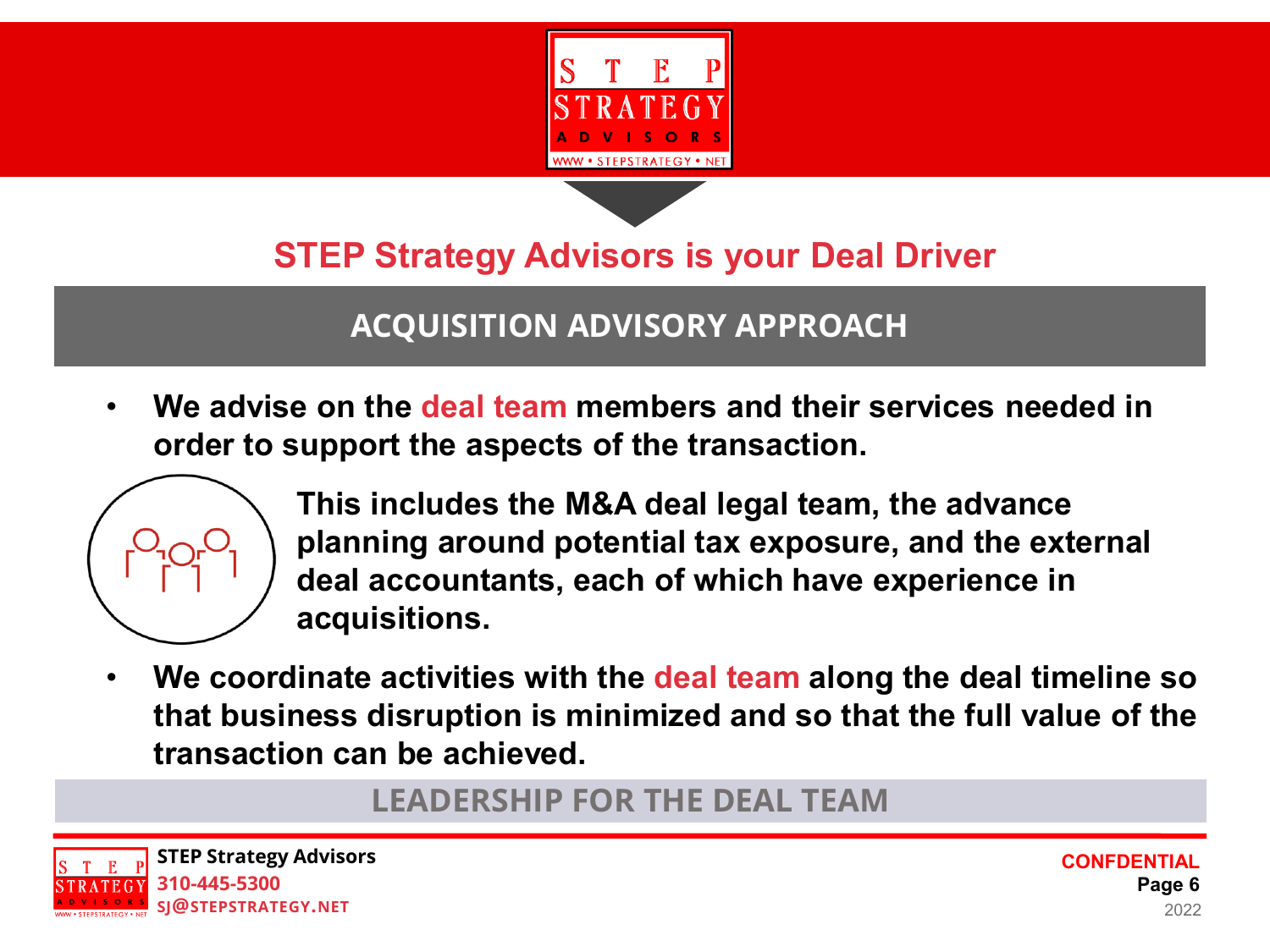

## **ACQUISITION ADVISORY APPROACH**



**Valuation maximization Creating the best transaction structure Minimizing risk Preparing the integration roadmap**



### **ACCOMPLISHING A DEAL WITH A FAIR VALUE FOR BUYER AND SELLER**

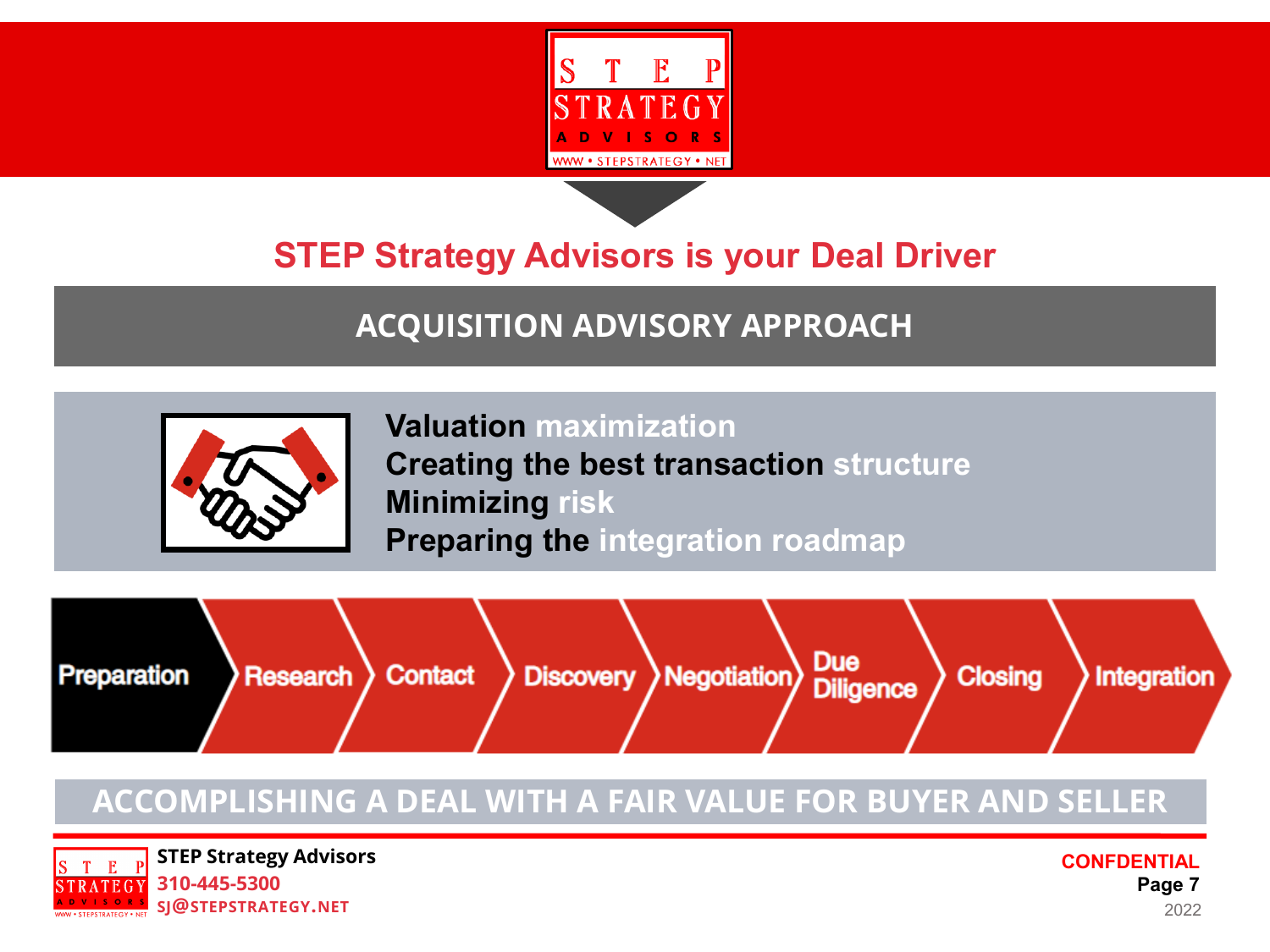



### **ACQUISITION ADVISORY APPROACH**

**STEP provides the deal leadership to achieve success.**



### **ACCOMPLISHING A DEAL WITH A FAIR VALUE FOR BUYER AND SELLER**

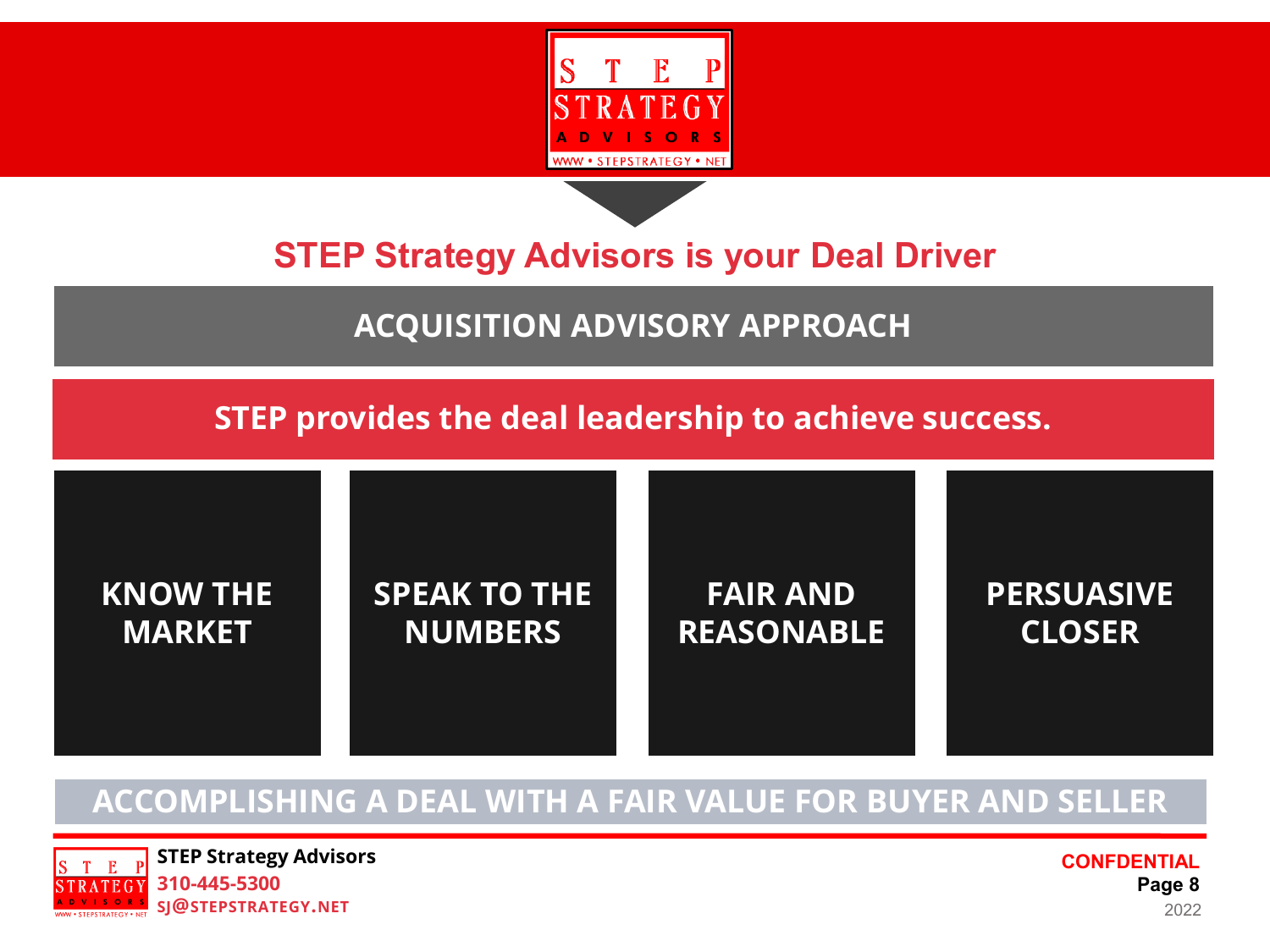

### **CONTACT**

### **STEP Strategy Advisors**

11620 Wilshire Boulevard / 750 Los Angeles, California 90025 WWW.STEPSTRATEGY.NET 310 - 4 4 5 - 5 3 0 0

**Sharona Justman** Managing Director JUSTMAN@STEPSTRATEGY.NET 310 - 2 1 3 - 0 8 0 0

Investment Banking Services are offered through BA Securities, LLC. Member FINRA, SIPC. STEP Strategy Advisors and BA Securities, LLC are separate, unaffiliated entities. The Principals of STEP Strategy Advisors are registered representatives of BA Securities, LLC.